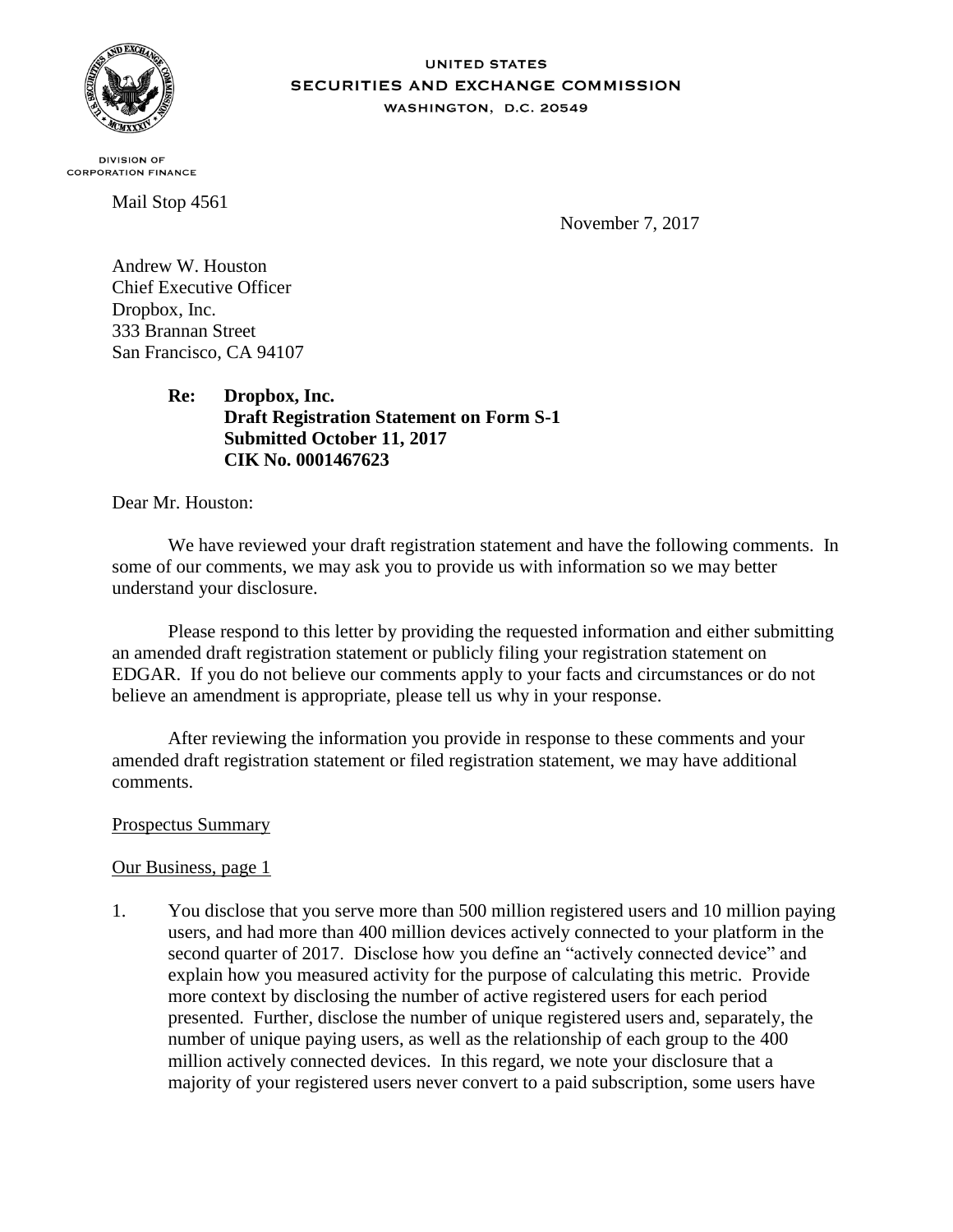> installed your platform on more than one device, and some users have more than one active license.

## Our Growth Strategy, page 4

2. You estimate that 300 million registered users "have characteristics—including certain email domains, devices, and geographies—that make them more likely to pay over time." Please clarify the basis for your estimate and disclose the underlying assumptions.

### Key Business Metrics, page 13

3. We note that you do not track the retention rates of your "individual users." Please clarify whether you track the retention rates of your paying users. If so, please disclose the retention rates regarding your paying user base as well as your customer base for each period presented. In this regard, we note your disclosure on page 15 that your business depends in part on your ability to retain paying users.

### Risk Factors, page 15

- 4. We note the reference to the provision in your amended and restated bylaws that will provide that certain litigation against you, your officers, or your directors may only be brought in a state or federal court located within the State of Delaware. You, however, do not also refer to the provision in your amended and restated certificate of incorporation that will provide that "the federal district courts of the United States will be the exclusive forum for resolving any complaint asserting a cause of action arising under the Securities Act" as disclosed on page 129. Please include a separate risk factor that highlights the substance of both these exclusive forum provisions.
- 5. Please include a separate risk factor highlighting the conflicts of interest and required participation of a qualified independent underwriter as a result of your underwriters receiving a portion of the net proceeds to repay indebtedness that will be outstanding prior to the completion of this offering.

### Risks Related to Our Business and Our Industry

"We are subject to export and import control laws and regulation . . . ," page 26

- 6. You disclose that in 2017 you discovered that your platform had been accessed by certain users in countries that are the subject of U.S. sanctions. Please identify those countries to us.
- 7. A question and answer session about access posted on your website states that Dropbox does not support access to some of its services in countries including Syria. We also note a recent news article reports that your Dublin office is focused on supporting your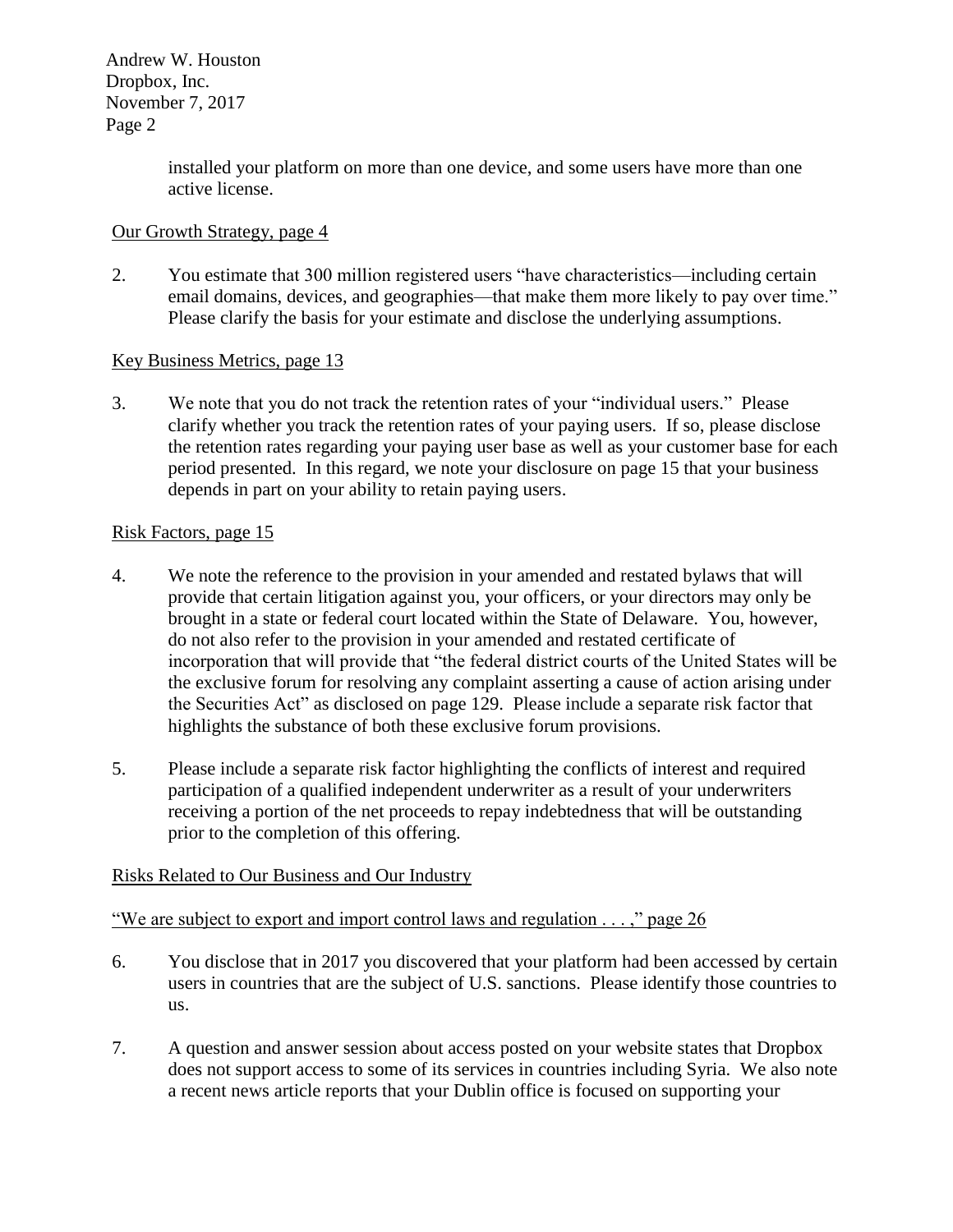> Europe, Middle East and Africa consumer and business users. Syria and Iran, located in the Middle East, are designated by the State Department as state sponsors of terrorism and are subject to U.S. economic sanctions and export controls. Sudan, located in Africa, is designated by the State Department as a state sponsor of terrorism and is subject to U.S. export controls. Please describe to us the nature and extent of any past, current, and anticipated contacts with Syria, Iran and Sudan, whether through subsidiaries, partners, integration partners, or other direct or indirect arrangements. You should describe any products, components, technology or services you have provided to Syria, Iran or Sudan, directly or indirectly, and any agreements, commercial arrangements or other contacts with the governments of those countries or entities they control.

"We are an 'emerging growth company' and we cannot be certain if reduced . . . ," page 34

8. You state that you could be an emerging growth company for as long as five years following the completion of this offering but "expect not to be [one] sooner." Please revise this risk factor and the related disclosure on page 6 to clarify that you would lose your status as an emerging growth company when and if you have annual revenues of \$1.07 billion or more. Explain that if you no longer are eligible to be an emerging growth company, you would continue to be treated as such until you consummate this offering. Refer to Question 3 of our JOBS Act FAQs.

### "Our revolving credit facility provides our lenders with a first priority lien . . . ," page 35

9. You state that your revolving credit facility is secured by substantially all your intellectual property and certain other assets. If material, please identify the "certain other assets" as well as the extent to which they have been pledged as collateral. In this regard, the agreement provided as Exhibit 10.15 shows that you have pledged all your equity interest in CloudOn, Inc., a wholly-owned subsidiary.

### Management's Discussion and Analysis of Financial Condition and Results of Operations

### Our Business, page 55

10. Please revise your overview section to address material opportunities, challenges and risks, such as those posed by competitors whose products have customarily been tailored to suit the needs of enterprise customers, as well as your ability to offer a new product with business-grade tools to independent workers. Further, consider explaining the impact of recent announcements regarding your business subscription plans on your user conversions, upgrades, and renewals. In this regard, we note that you permitted your current business customers to access all the new features offered by the Advanced product without incurring a substantial increase in pricing until their 2018 renewal. We also understand that customers that have been subscribed to your Dropbox Business product and use more than 2TB of storage space must upgrade to the Advanced plan. See Item 303(a) of Regulation S-K and Section III.A of SEC Release No. 33-8350.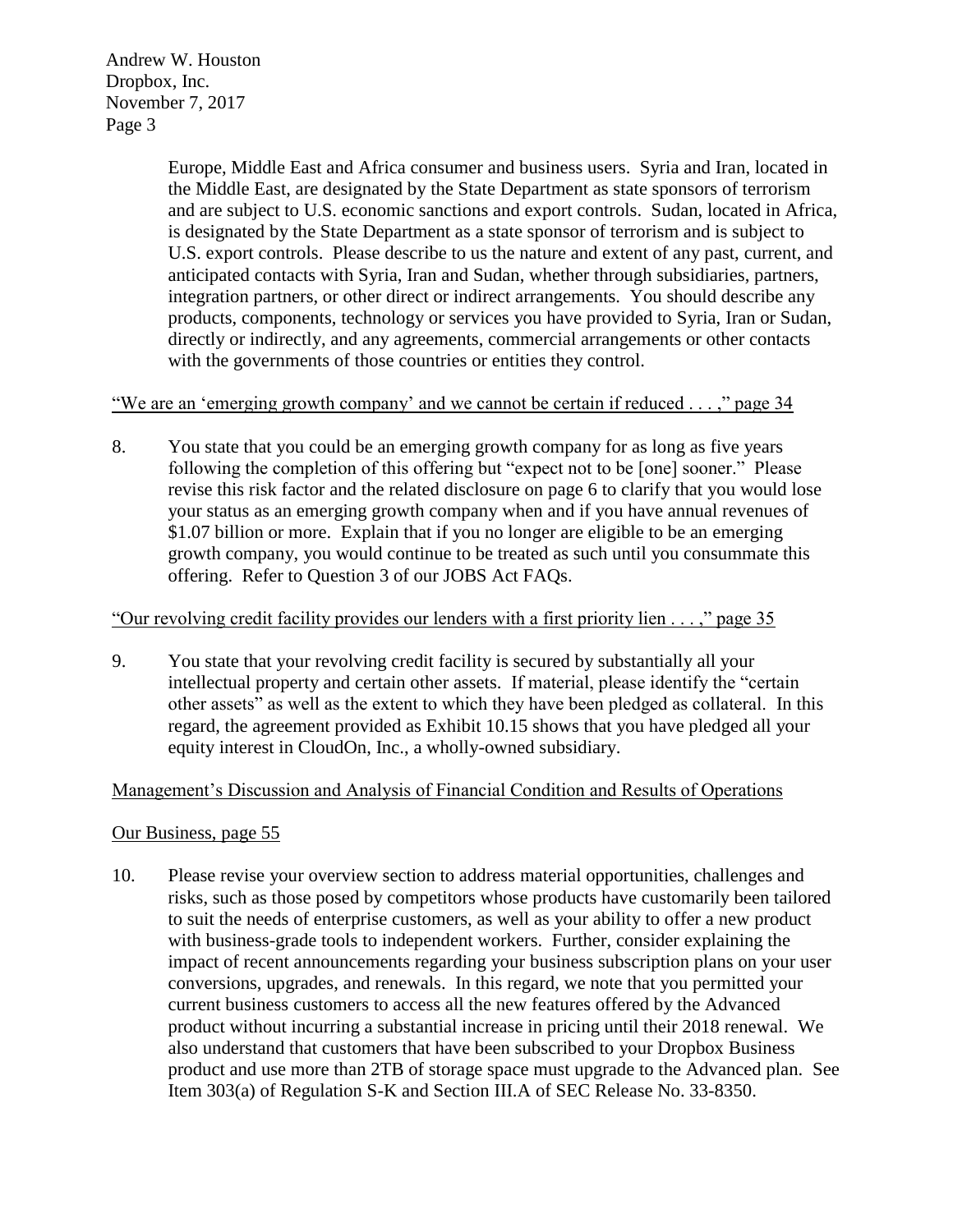11. You disclose that your business depends on your ability to upgrade paying users and to convert registered users to paying users. To help investors understand any known material trends and uncertainties regarding your users, please disclose the extent to which you have been dependent on upgrades versus conversions for revenue growth. Refer to Item 303(a)(iii)(2) of Regulation S-K and Section III.B.3 of SEC Release No. 33-8350.

## Our Attractive Cohort Economics, page 58

12. You state that monthly recurring revenue tracks the total monthly subscription amount of "all paying users" as of the end of the month. We note, however, that "[a] majority of [y]our customers opt for [y]our annual plans." Disclose the percentage of your subscription plans that are annual. To the extent you are including customers that opt for your monthly plans, please revise to explain why you believe it is reasonable to assume that you will generate recurring revenue from all such customers. This comment also applies to the annualized recurring revenue statistic that you discuss on page 60.

### Key Business Metrics, page 60

13. Please disclose the number of customers who are individuals and the number of customers that are teams and organizations, including enterprises, for each period presented to provide additional context regarding your paying user metric. Further, provide quantitative information describing the extent to which larger companies have multiple teams of users. Your disclosure states that no customer represented more than 1% of revenue in the periods presented, but tell us whether any teams of users working within the same organization collectively represented 10% or more of your revenue during any of the periods presented. Refer to Item  $101(c)(1)(vi)$  of Regulation S-K.

### Non-GAAP Financial Measure, page 61

14. You state that free cash flow is useful in evaluating your operating performance. You explain, however, that this measure is useful information regarding cash provided by operating activities and cash used for investments in property and equipment. Further, you reconcile it to net cash provided by operating activities, which is a measure of liquidity. As your non-GAAP financial measure of free cash flow is explained as a liquidity measure, please revise to remove any indication that it is a measure of your performance. Refer to Item  $10(e)(1)(i)$  of Regulation S-K and Question 102.07 of our Non-GAAP Financial Measures Compliance and Disclosure Interpretations.

### Results of Operations, page 65

15. You indicate on page 61 that your ARPU declined for the year ended December 31, 2016 primarily due to foreign currency fluctuations and on page 80 that 23% of your sales in 2016 were denominated in currencies other than U.S. dollars. Please disclose the impact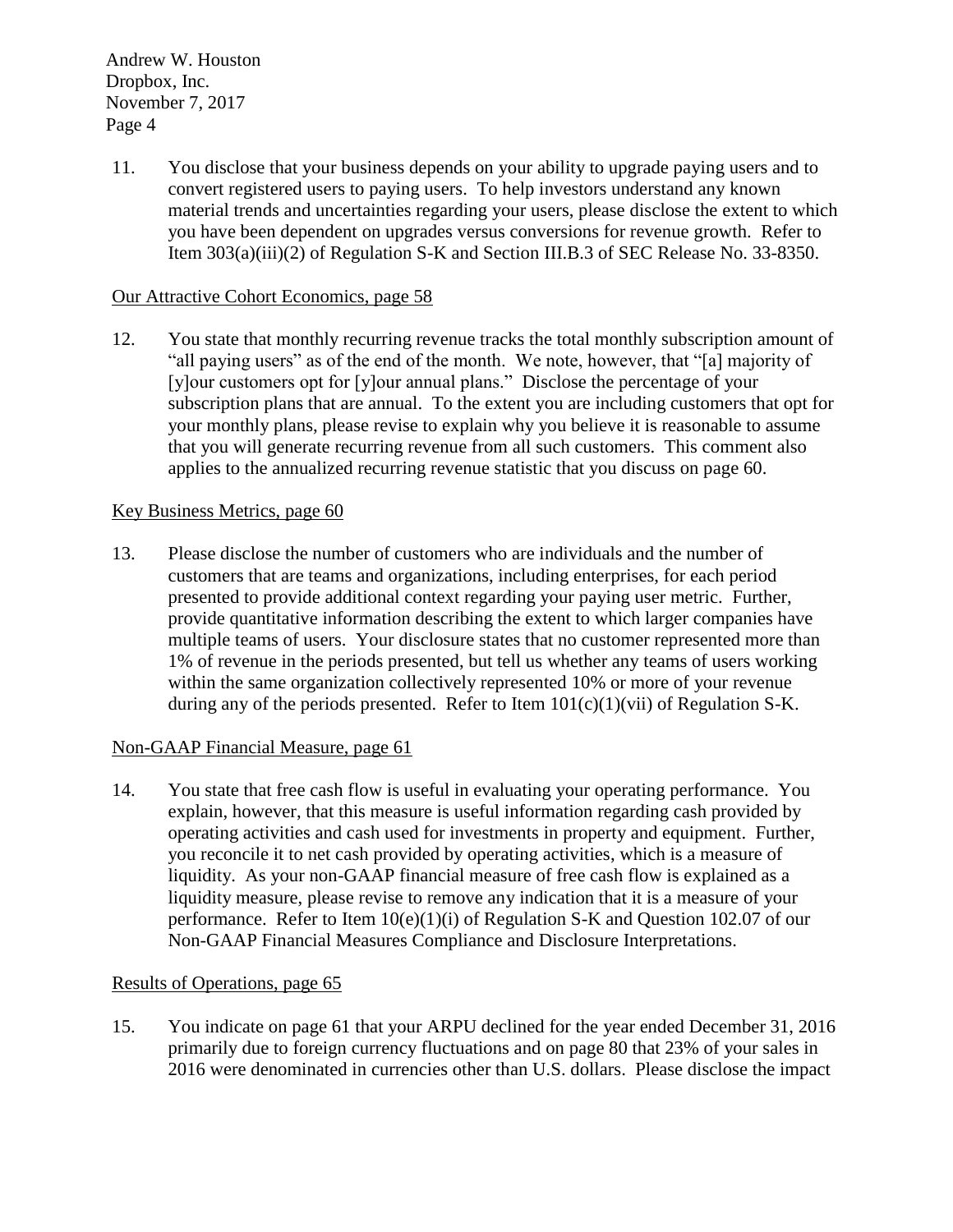> of foreign currency fluctuations on the changes in revenue, if material. Refer to Item 303(a)(3)(i) of Regulation S-K and Section III.D of SEC Release No. 33-6835.

## Liquidity and Capital Resources, page 71

16. Please disclose the amount of cash held overseas in order to provide an understanding of your sources of cash and the portion of total cash and cash equivalents that are not currently available to fund domestic operations without incurring taxes upon repatriation. Refer to Item 303(a)(1) of Regulation S-K and Section IV of SEC Release No. 33-8350.

### Business

### Our Customers, page 89

17. You state that a large majority of individual customers use Dropbox for work, which provides you with an opportunity to increase conversion to Dropbox Business team offerings over time. Please disclose the number of individual customers using Dropbox for work and explain how you calculated that statistic. Explain any material differences between your contractual arrangements at the individual, team, and organizational levels, such as the right to cancellation. We note your disclosure on page 62 that your agreements are "generally" non-cancelable.

### Our Competition, page 93

18. Please provide additional context regarding your competitive position. In this regard, explain the areas in which you compete with the companies listed in your filing such as Amazon, Apple, Atlassian, Google, and Microsoft. To the extent that you also compete with a small number of other competitors for customers using your Advanced or Enterprise plan, please identify those companies. Refer to Item  $101(c)(1)(x)$  of Regulation S-K. Finally, you disclose that you are "uniquely" positioned to reimagine the way work gets done. Please clarify your basis for believing that you have a distinct competitive advantage regarding the ability to innovate products for the workplace.

### Legal Proceedings, page 94

19. Please identify the name of the court in which Synchronoss Technologies, Inc. has brought a claim against you for patent infringement. See Item 103 of Regulation S-K.

### Executive Compensation, page 104

20. We note that you have provided estimated compensation expected to be paid to your named executive officers in fiscal year 2017. Item 402(n) of Regulation S-K requires compensatory information for your last completed fiscal year. Please disclose the compensation paid to your named executive officers in fiscal year 2016. Further, to the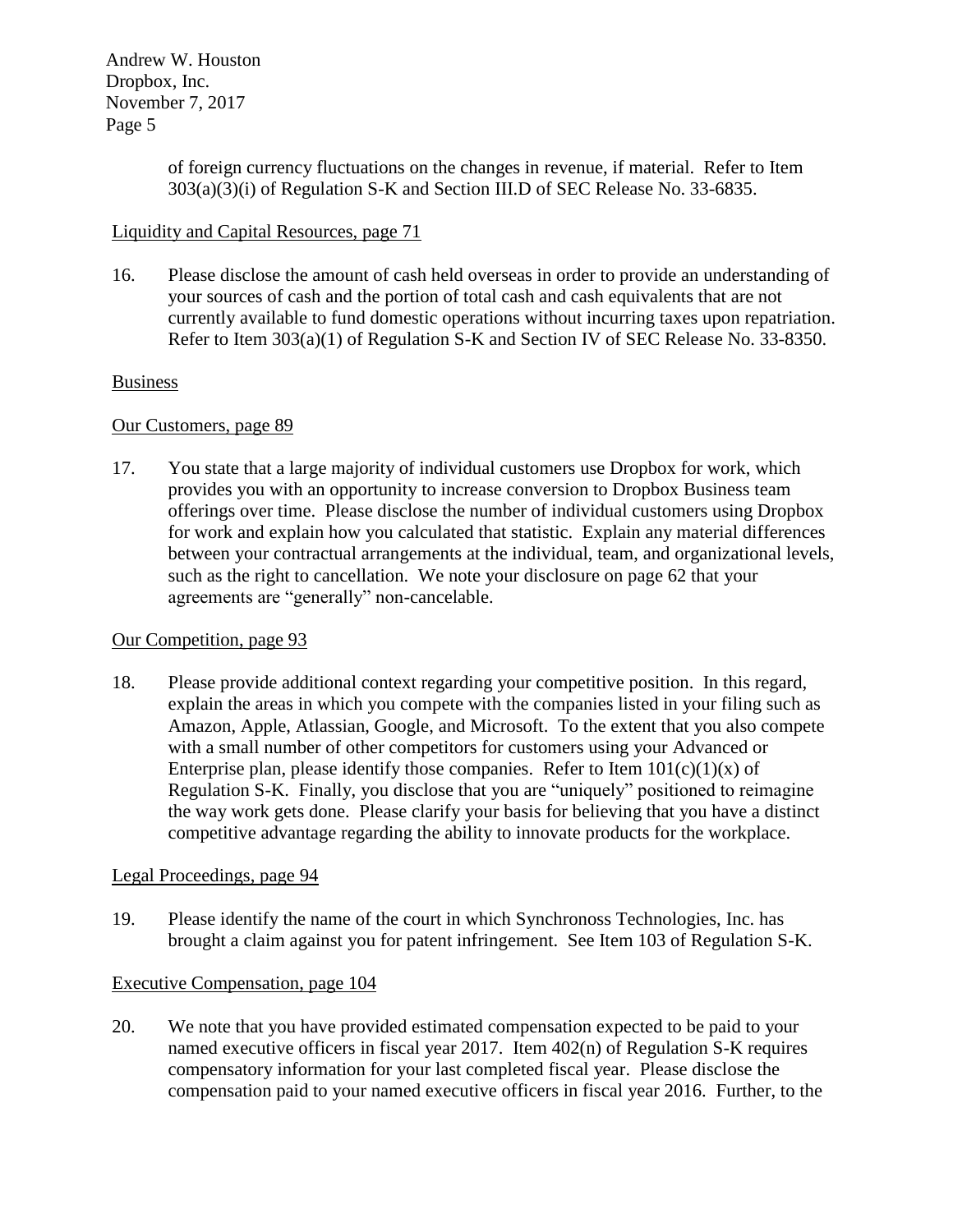> extent that you awarded cash bonuses to your named executive officers in fiscal year 2016, clarify any individual performance factors that were considered in determining the cash bonus amounts payable. Refer to Item 402(o) of Regulation S-K. This comment also applies to your disclosure of director compensation. Refer to Item 402(r) of Regulation S-K.

# Certain Relationships, Related Party Transactions, and Other Transactions, page 116

21. Please disclose the names of the holders of your capital stock who are parties to the Investor Rights' Agreement and Voting Agreement. Refer to Item 404(a)(1) of Regulation S-K.

### Notes to Consolidated Financial Statements

Note 1. Description of the Business and Summary of Significant Accounting Policies

### Unaudited pro forma balance sheet, page F-8

22. You state that the unaudited pro forma balance sheet gives effect to the assumed conversion of the two-tier RSUs that had satisfied the Performance Vesting Condition as of June 30, 2017. Please revise this disclosure to clarify that these RSUs also met their service-based vesting conditions as of June 30, 2017. Also, revise Note 13 on page F-29 to provide corresponding disclosure.

#### Recently issued accounting pronouncements not yet adopted, page F-17

23. You state that you expect the impact of adoption of Topic 842 to be material to total assets and liabilities on the consolidated balance sheets. Please quantify the impact of adoption to the extent that you have determined such amounts. If you cannot reasonably estimate the impact of adoption, please revise to provide more specific qualitative disclosures of the potential impact that this standard will have on your financial statements when adopted. Also describe the status of your process to implement the new standard and the significant implementation matters yet to be addressed. Refer to ASC 250-10-S99-6 and SAB Topic 11.M.

### Note 10. Commitments and Contingencies

#### Legal matters, page F-24

24. In your discussion of legal proceedings on page 94, you state that the patent infringement lawsuit filed by Synchronoss Technologies, Inc. in April 2015 could have a material and adverse impact. However, you indicate here that the resolution of pending matters is not likely to have a material adverse impact. Please reconcile these two statements and